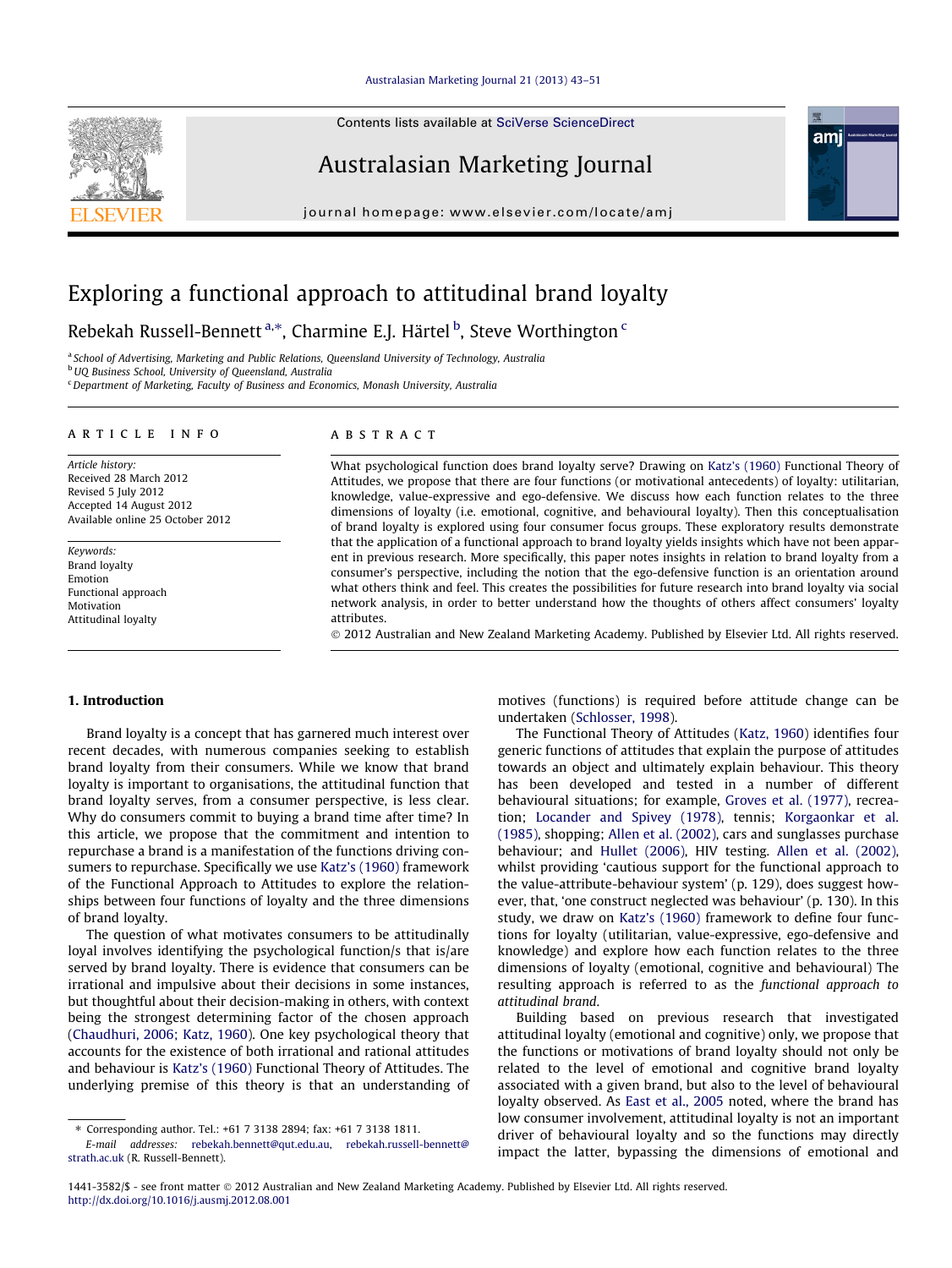cognitive loyalty altogether Conversely, where the brand has high involvement, attitudinal loyalty is an important driver of behavioural loyalty (Russell-Bennett et al., 2007) and thus, the functions are expected to affect behaviour through their impact on emotional and cognitive brand loyalty. For these reasons, we examined the effect of the functions of attitudinal brand loyalty on the three dimensions of brand loyalty: emotional, cognitive, and behavioural brand loyalty. These three dimensions are explored and demonstrated in the research reported in [Worthington et al. \(2010\)](#page--1-0).

This article explores the functions of consumer brand loyalty through two research questions:

- 1. What is the relationship between the functions of brand loyalty and the three dimensions of loyalty?
- 2. What factors influence each function-dimension relationship?

To address these research questions, exploratory research in the form of four focus groups, with a total of 24 participants, was undertaken. This yielded rich in-depth information about the features and complexities of attitudinal brand loyalty and its motivational antecedents with a proposed model arising from the data. The results of the research indicate that the functional approach to attitudinal brand loyalty offers a useful explanation for why some consumers are loyal to particular brands.

#### 2. Three dimensions of loyalty

There are two core components of loyalty<sup>1</sup>; behavioural<sup>2</sup> and attitudinal<sup>3</sup>, with attitudinal further broken down into two dimensions; emotional and cognitive ([Härtel and Russell-Bennett, 2010\)](#page--1-0). This leads to three dimensions of the overall concept of loyalty; behavioural, emotional and cognitive. The relationship of these dimensions have created strong debate in the marketing literature for the past forty years, however there seems to be general consensus amongst scholars that behavioural loyalty is most relevant for low-involvement, routinised purchases and attitudinal loyalty is more relevant to high-involvement, hedonic, high-risk purchases ([Rundle-Thiele and Bennett, 2001; Russell-Bennett et al., 2007](#page--1-0)). In the latter situation, attitudinal brand loyalty is an important driver of behavioural loyalty for many types of products: including, business-to-business ([Russell-Bennett et al., 2007](#page--1-0)), services [\(Chiou](#page--1-0) [and Droge, 2006\)](#page--1-0) and high-involvement consumer goods ([Bandyopadhyay and Martell, 2007; Mellens et al., 1996](#page--1-0)).

Thus for brand managers seeking to manage attitudinal loyalty levels, breaking attitudinal loyalty into a 'feeling' component and a 'thinking' component [\(Ajzen, 2001; Worthington et al., 2010\)](#page--1-0) can give greater direction for strategic interventions.

# 3. Functions of attitudinal loyalty

The Functional Theory of Attitudes ([Katz, 1960](#page--1-0)) identifies four generic functions of attitudes: a utilitarian function, which focuses on the attributes of the object; a value-expressive function, where the attitude serves as an expression of one's central values or self-concept; an ego-defensive function, where the attitude serves to protect one either from external threats or internal feelings; and a knowledge function, where the attitude serves as a mental structure or attributes means attributing meaning. Given brand managers seek to influence attitudinal loyalty levels, having an understanding of why consumers hold such levels can identify mental levers that campaigns can trigger. This is supported by [Hullet \(2006\),](#page--1-0) who uses functional theory as a basis for designing messages that would motivate people to get tested for HIV, and suggests that a knowledge of attitudinal loyalty functions can assist marketing campaigns to be more effective.

# 3.1. The utilitarian function of loyalty

The utilitarian function of brand loyalty is based on evaluating alternatives on performance criteria and then selecting a brand that meets those requirements. Decision rules are used to evaluate and preclude particular brands from the final choice set. The utilitarian function is roused through experience rather than verbal information [\(Katz, 1960](#page--1-0)); thus, consumers that repurchase brands on the basis of their utilitarian function are likely to be satisfied with their experiences using the brand, rather than hearing about the performance of the brand. The utilitarian function leads to brand loyalty when a brand is proven to be value for money, or the best 'deal', owing to the consumer comparison of its attributes with competitive brands. An example of this might be a person continuing to repurchase a mobile phone service (i.e. behavioural brand loyalty) because she/he perceives the service provider's prices to be the cheapest for her/his needs.

#### 3.2. Value-expressive function of loyalty

Following on from [Katz's \(1960\)](#page--1-0) generic functions of attitudes, the second function of brand loyalty is defined as the valueexpressive function. The underlying motivation represented by this function is the need to buy a brand that is consistent with, or that expresses, one's values ([Kardes, 2002](#page--1-0)). In his research on attitudes towards gay men and lesbians, [Herek \(1987\)](#page--1-0) outlined two categories of attitude functions: evaluative and expressive, and identified three sub-types of expressive attitudes. These three sub-types of expressive attitudes serve an expressive function, and are derived not from the tangible aspects of the object, but rather from the increase in self-esteem when expressing the attitude. Here, the object is used as a symbol for self-expression, and as such, the three sub-groups of expressive attitudes can be categorised as 'social expressive', 'defensive' and 'value-expressive' ([Herek, 1987\)](#page--1-0). Allen et al.'s (2002) research into value-expression of both cars and sunglasses, culminated in their suggestions as to how advertisements could be developed. This includes the fact that promotional strategies should match to each customer's way of relating to a given product, hence helping to generate repeat purchase behaviour.

# 3.3. Ego-defensive function of loyalty

Based on [Katz's \(1960\)](#page--1-0) generic functions of attitudes, the third function of brand loyalty is defined as the ego-defensive function. This function is predicated on Freudian defence mechanisms that help people deal with emotional conflict and feel better about themselves ([Kardes, 2002](#page--1-0)), and thus, relates to personal identity ([Hogg and Abrahams, 1988\)](#page--1-0). Hence as a function of attitudinal loyalty, the ego-defensive function is being served when the consumer perceives buying the brand as contributing to their esteem or boosting their ego. Previous research on the ego-defensive function of loyalty has found that when messages about high-ego related issues (or products) threaten a consumer's ego, these messages will be discounted [\(Lapinski and Boster, 2001](#page--1-0)). [Korgaonkar et al.](#page--1-0)

 $1$  In accordance with the tri-dimensional perspective of brand loyalty, we adopt [Härtel and Russell-Bennett, \(2009, p. 2\)](#page--1-0) definition of emotional loyalty as 'the psychological preference for buying a brand which consists of positive feelings about and affective attachment to continually purchasing a brand.'

In accordance with the tri-dimensional perspective of brand loyalty, we adopt [Härtel and Russell-Bennett, \(2009, p. 2\)](#page--1-0) definition of cognitive loyalty as 'the psychological preference for buying a brand which consists of positive beliefs and thoughts about continually purchasing a brand.'

<sup>&</sup>lt;sup>3</sup> Behavioural brand loyalty is defined as 'the brand on which the purchaser spends a high proportion of their category expenditure (brand preference)' as presented by [East et al. \(2005\)](#page--1-0).